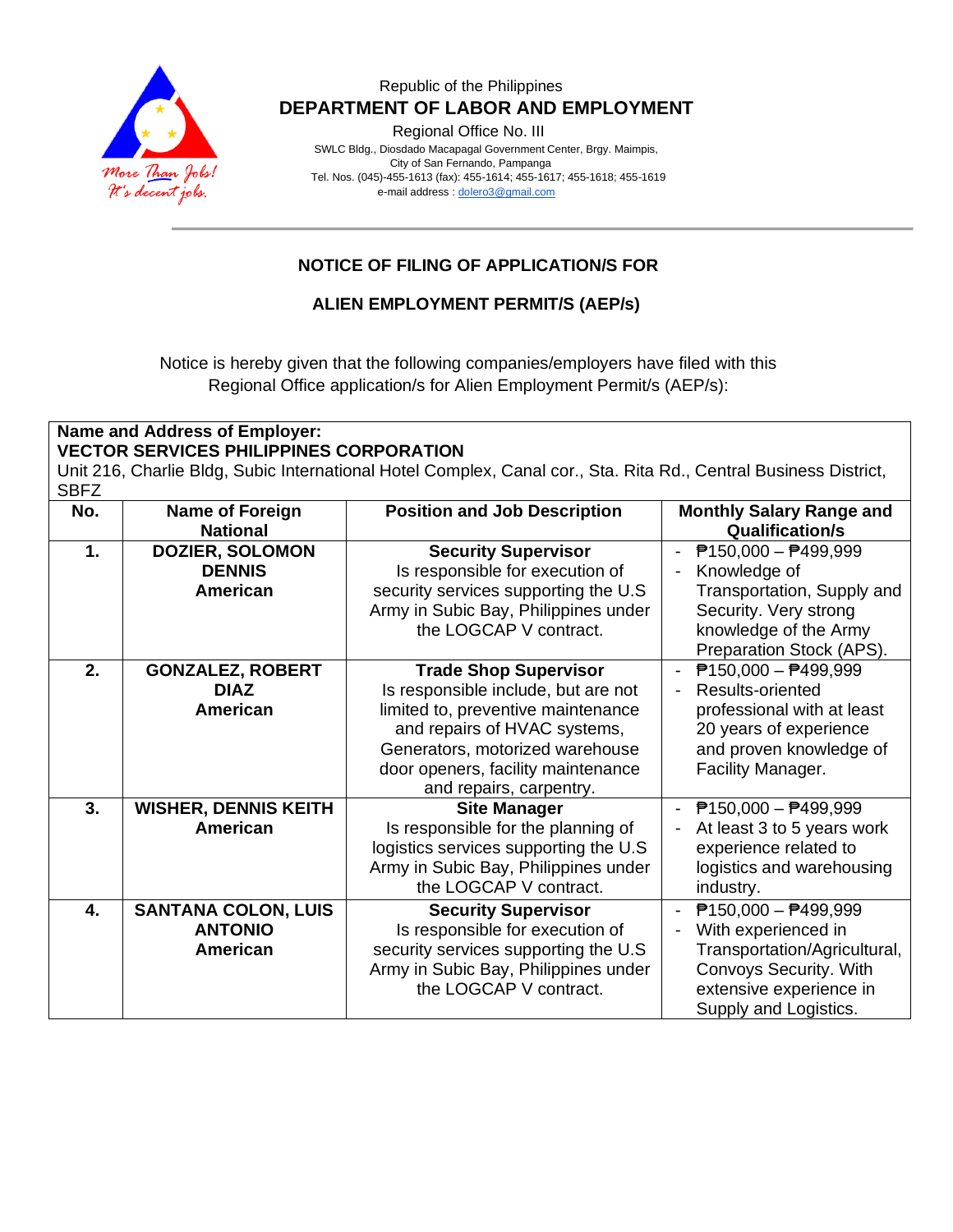

Regional Office No. III

 SWLC Bldg., Diosdado Macapagal Government Center, Brgy. Maimpis, City of San Fernando, Pampanga Tel. Nos. (045)-455-1613 (fax): 455-1614; 455-1617; 455-1618; 455-1619 e-mail address [: dolero3@gmail.com](mailto:dolero3@gmail.com)

| 5. | <b>KELLY, LIONEL JAMES</b> | <b>Warehouse Supervisor</b>       | - $P$ 150,000 - $P$ 499,999 |
|----|----------------------------|-----------------------------------|-----------------------------|
|    | American                   | Provides recommendation for       | With at least 10 years work |
|    |                            | oversight of all Supply and       | experience in logistics and |
|    |                            | Warehouse related functions       | movement control.           |
|    |                            | supporting the U.S Army in Subic  | Attended trainings in the   |
|    |                            | Bay, Philippines under the LOGCAP | US Army.                    |
|    |                            | V contract.                       |                             |

| <b>Name and Address of Employer:</b><br>RIDDHI AND ZARANA ENTERPRISES CORP.<br>Brgy. Poblacion, Bustos, Bulacan |                                                           |                                                                                                                               |                                                                                                          |  |
|-----------------------------------------------------------------------------------------------------------------|-----------------------------------------------------------|-------------------------------------------------------------------------------------------------------------------------------|----------------------------------------------------------------------------------------------------------|--|
| No.                                                                                                             | <b>Name of Foreign National</b>                           | <b>Position and Job Description</b>                                                                                           | <b>Monthly Salary Range</b><br>and Qualification/s                                                       |  |
| 1.                                                                                                              | <b>GOSAI, NITABEN</b><br><b>YOGESHGIRI</b><br>Indian      | <b>Technical Head for Submersible</b><br><b>Pumps and Motors</b><br><b>Technical Head for Submersible Pumps</b><br>and Motors | $P30,000 - P59,999$<br><b>Technical training</b><br>and experience of<br>submersible motor<br>and pumps. |  |
| $2-$                                                                                                            | <b>GOSAI, YOGESHGIRI</b><br><b>RANCHHODGIRI</b><br>Indian | <b>Sales Director</b><br>Sales director for submersible motor<br>and pumps.                                                   | $P30,000 - P59,999$<br><b>Technical training</b><br>and experience of<br>submersible motor<br>and pumps. |  |

| Name and Address of Employer:<br><b>365 VISA CONSULTANCY</b><br>Stall 4 Sampaguita St. Timog Park Subd., Pampang, Angeles City, Pampanga |                                 |                                                                                                                                           |                                                                                                                                    |  |
|------------------------------------------------------------------------------------------------------------------------------------------|---------------------------------|-------------------------------------------------------------------------------------------------------------------------------------------|------------------------------------------------------------------------------------------------------------------------------------|--|
| No.                                                                                                                                      | <b>Name of Foreign National</b> | <b>Position and Job Description</b>                                                                                                       | <b>Monthly Salary Range</b><br>and Qualification/s                                                                                 |  |
|                                                                                                                                          | KIM, KIDO<br>Korean             | <b>Korean Marketing Officer</b><br>Sell the services and solutions that the<br>company offers. Maintain and grow a<br>strong client base. | - $P30,000 - P59,999$<br>- Ability to read and<br>speak in Korean and<br>English. Willing to<br>work on field, 25-40<br>vears old. |  |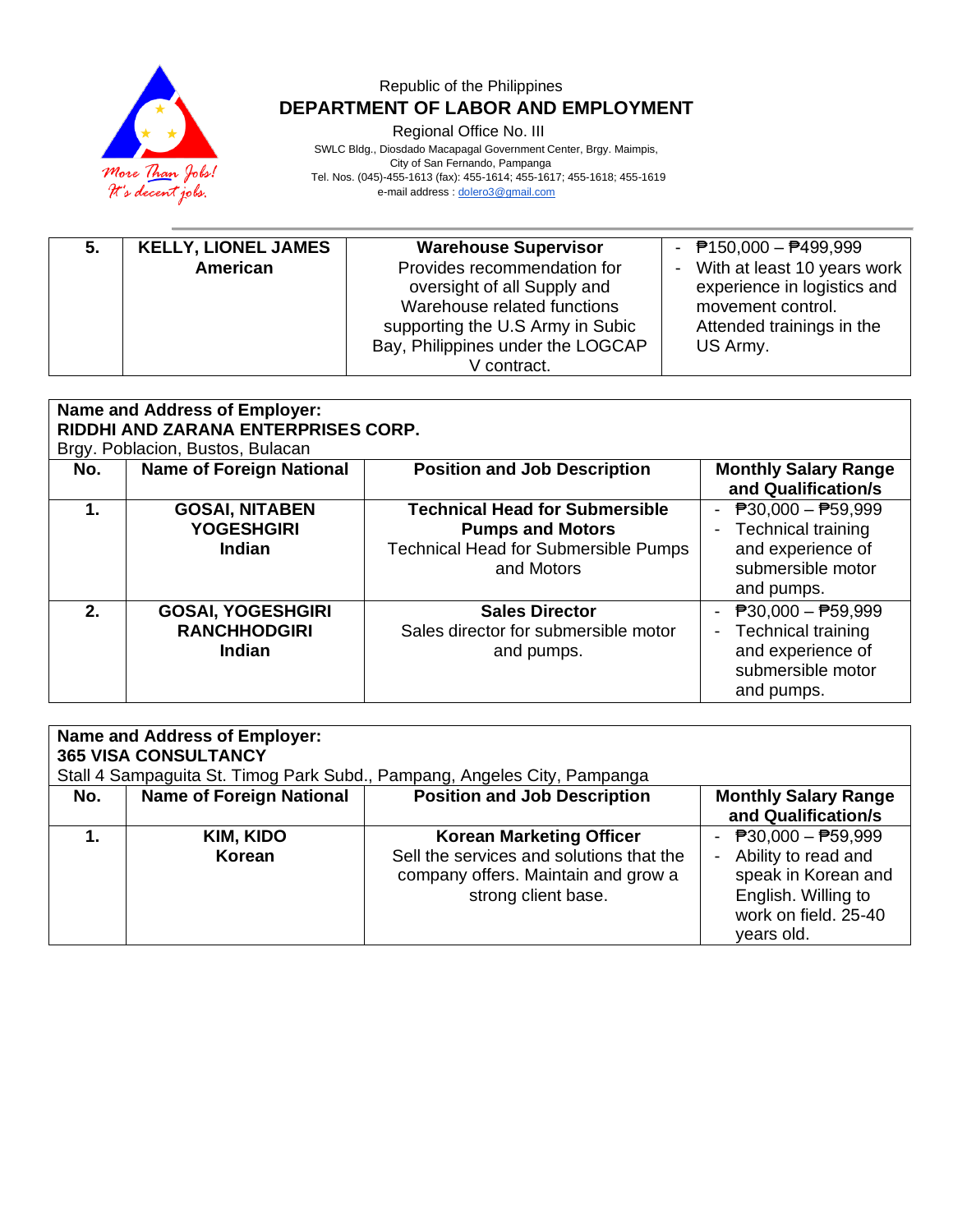

Regional Office No. III

 SWLC Bldg., Diosdado Macapagal Government Center, Brgy. Maimpis, City of San Fernando, Pampanga

Tel. Nos. (045)-455-1613 (fax): 455-1614; 455-1617; 455-1618; 455-1619

e-mail address [: dolero3@gmail.com](mailto:dolero3@gmail.com)

| Name and Address of Employer:<br><b>BB INTERNATIONAL LEISURE AND RESORT DEVELOPMENT CORPORATION</b> |                                                                 |                                                                                                                |                                                                                                                                                                 |  |
|-----------------------------------------------------------------------------------------------------|-----------------------------------------------------------------|----------------------------------------------------------------------------------------------------------------|-----------------------------------------------------------------------------------------------------------------------------------------------------------------|--|
|                                                                                                     | J.P Rizal Ave., J.P Laurel Ave., and Prince Balagtas Ave., CFZP |                                                                                                                |                                                                                                                                                                 |  |
| No.                                                                                                 | <b>Name of Foreign National</b>                                 | <b>Position and Job Description</b>                                                                            | <b>Monthly Salary Range</b><br>and Qualification/s                                                                                                              |  |
| 1.                                                                                                  | LIN, ZIH-SYUAN<br><b>Chinese</b>                                | <b>Finance Auditor</b><br>Responsible for protecting assets by<br>planning and completing financial<br>audits. | $\overline{P}30,000 - \overline{P}59,999$<br>Graduate of any 4-<br>year course, fluent in<br>Mandarin and<br>English.                                           |  |
| 2 <sub>1</sub>                                                                                      | <b>OU, CHUNG-LEE</b><br><b>Chinese</b>                          | <b>Admin Manager</b><br>Responsible in managing daily admin<br>operations to achieve company goals.            | $\overline{P}30,000 - \overline{P}59,999$<br>Graduate of any 4-<br>year course, 6 mos.<br>to 1 yr. related<br>experience, fluent in<br>Mandarin and<br>English. |  |

| <b>Name and Address of Employer:</b><br><b>MAJOREL PHILIPPINES CORP.</b> |                                 |                                                                                                                                                            |                                                                                                                                                                                                            |  |
|--------------------------------------------------------------------------|---------------------------------|------------------------------------------------------------------------------------------------------------------------------------------------------------|------------------------------------------------------------------------------------------------------------------------------------------------------------------------------------------------------------|--|
|                                                                          |                                 | SM City Clark, M.A. Roxas Highway, Malabanias, Angeles City, Pampanga                                                                                      |                                                                                                                                                                                                            |  |
| No.                                                                      | <b>Name of Foreign National</b> | <b>Position and Job Description</b>                                                                                                                        | <b>Monthly Salary Range</b><br>and Qualification/s                                                                                                                                                         |  |
| 1.                                                                       | YOU, TAEHUN<br>Korean           | <b>Customer Service Representative</b><br>Consult with customer and find the<br>products or services that help the<br>customer to realize their potential. | $\overline{P}90,000 - \overline{P}149,999$<br>Minimum 1 year<br>customer support or<br>service experience.<br>Excellent language<br>skills both written and<br>verbal in the<br>language their<br>support. |  |
| 2.                                                                       | <b>JEON, SUNG WOO</b><br>Korean | <b>Customer Service Representative</b><br>Consult with customer and find the<br>products or services that help the<br>customer to realize their potential. | $P90,000 - P149,999$<br>Minimum 1 year<br>customer support or<br>service experience.<br>Excellent language<br>skills both written and<br>verbal in the<br>language their<br>support.                       |  |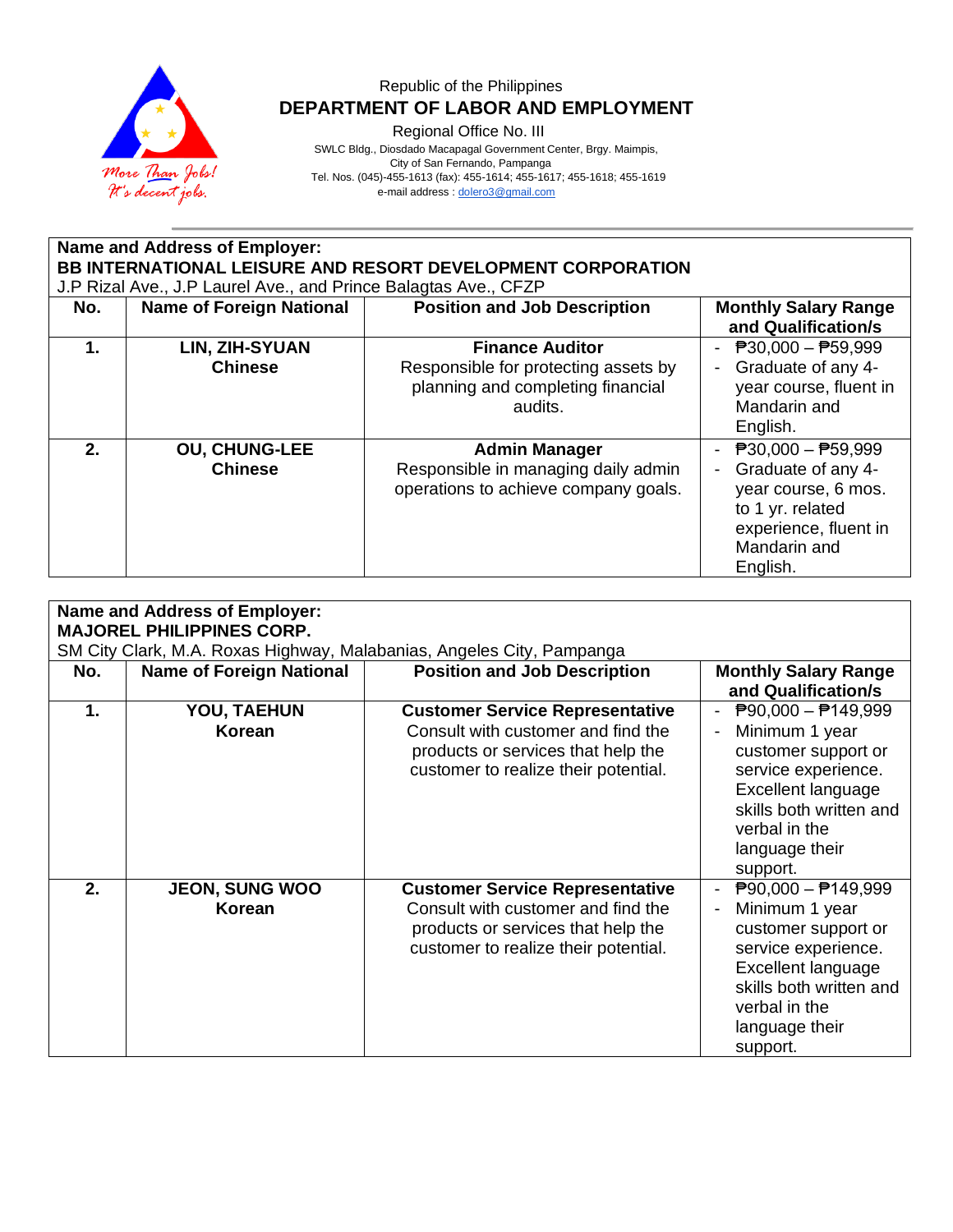

Regional Office No. III

 SWLC Bldg., Diosdado Macapagal Government Center, Brgy. Maimpis, City of San Fernando, Pampanga Tel. Nos. (045)-455-1613 (fax): 455-1614; 455-1617; 455-1618; 455-1619 e-mail address [: dolero3@gmail.com](mailto:dolero3@gmail.com)

| 3.               | <b>DAHSENG, A-HAMAD</b><br><b>Thai</b>   | <b>Customer Service Representative</b><br>Consult with customer and find the<br>products or services that help the<br>customer to realize their potential. | $\overline{P}90,000 - \overline{P}149,999$<br>Minimum 1 year<br>customer support or<br>service experience.<br>Excellent language<br>skills both written and<br>verbal in the<br>language their<br>support.        |
|------------------|------------------------------------------|------------------------------------------------------------------------------------------------------------------------------------------------------------|-------------------------------------------------------------------------------------------------------------------------------------------------------------------------------------------------------------------|
| $\overline{4}$ . | <b>TREEOAT, JITSUPANG</b><br><b>Thai</b> | <b>Customer Service Representative</b><br>Consult with customer and find the<br>products or services that help the<br>customer to realize their potential. | $\overline{P}90,000 - \overline{P}149,999$<br>Minimum 1 year<br>customer support or<br>service experience.<br><b>Excellent language</b><br>skills both written and<br>verbal in the<br>language their<br>support. |
| $\overline{5}$ . | PAYO, FAISOL<br>Thai                     | <b>Customer Service Representative</b><br>Consult with customer and find the<br>products or services that help the<br>customer to realize their potential. | $\overline{P}90,000 - \overline{P}149,999$<br>Minimum 1 year<br>customer support or<br>service experience.<br>Excellent language<br>skills both written and<br>verbal in the<br>language their<br>support.        |
| 6.               | LEE, KYEONGJAE<br>Korean                 | <b>Customer Service Representative</b><br>Consult with customer and find the<br>products or services that help the<br>customer to realize their potential. | $\overline{P}90,000 - \overline{P}149,999$<br>Minimum 1 year<br>customer support or<br>service experience.<br>Excellent language<br>skills both written and<br>verbal in the<br>language their<br>support.        |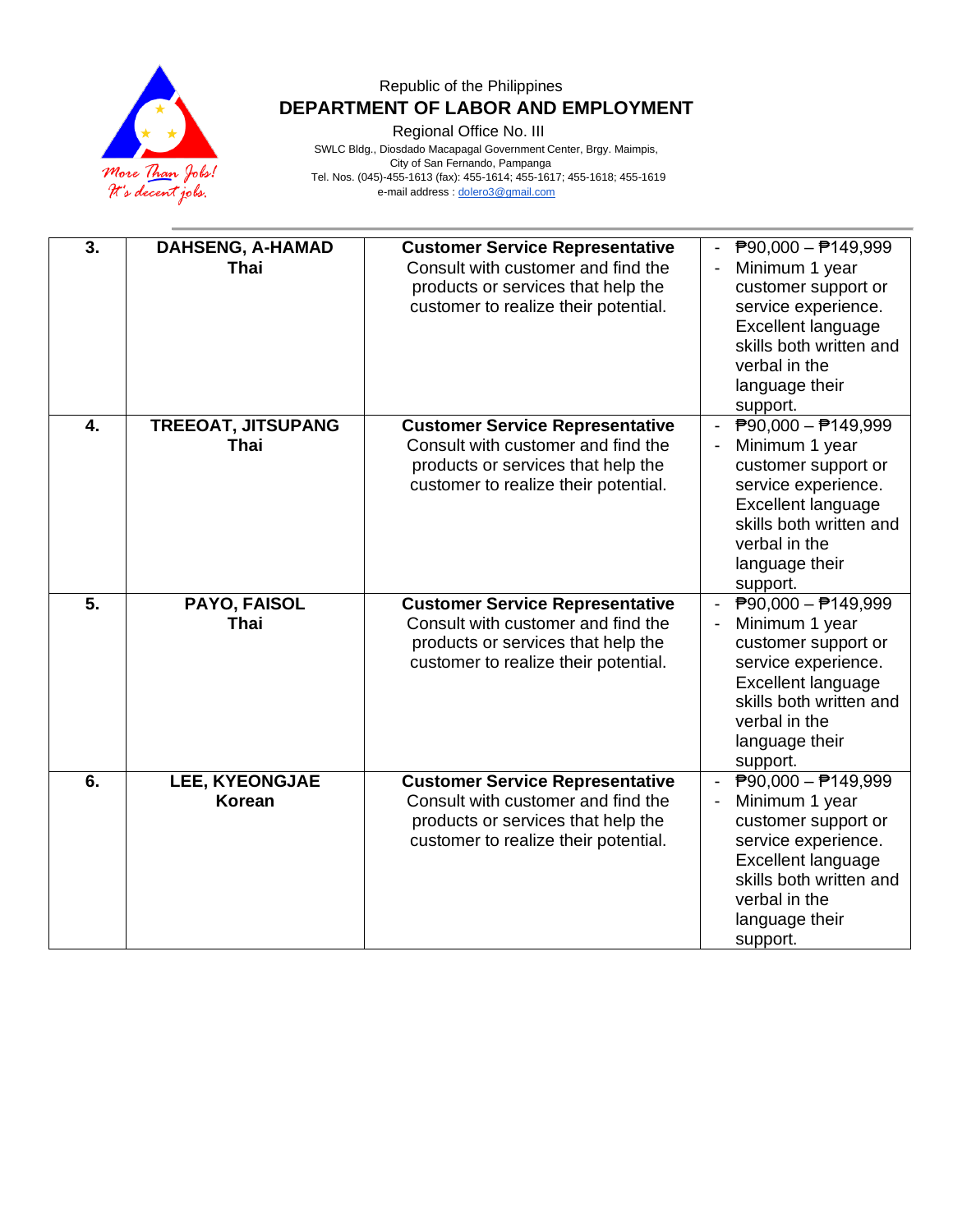

Regional Office No. III

 SWLC Bldg., Diosdado Macapagal Government Center, Brgy. Maimpis, City of San Fernando, Pampanga Tel. Nos. (045)-455-1613 (fax): 455-1614; 455-1617; 455-1618; 455-1619 e-mail address [: dolero3@gmail.com](mailto:dolero3@gmail.com)

#### **Name and Address of Employer: ASAHI GROUP INTERNATIONAL CORPORATION** Lot 75C #47B, Aim High Ave. Subic Bay Gateway Park, SBFZ **No. Name of Foreign National Position and Job Description | Monthly Salary Range and Qualification/s 1. MOHAMED HUSSAIN, UMAR SHUKRY Sri Lankan Chief Operating Officer** Helps manage grant activity related to day to day operations, including financial auditing, overseeing outcomes and reporting.  $\overline{P}30,000 - \overline{P}59,999$ - Understanding of advanced business planning and regulatory issues.

| Name and Address of Employer:<br>SHANGHAI ELECTRIC POWER CONSTRUCTION PHILIPPINE CORPORATION<br>GN POWER COMPOUND ALAS-ASIN, MARIVELES, BATAAN |                                          |                                                                                                                                                   |                                                                                                                   |  |
|------------------------------------------------------------------------------------------------------------------------------------------------|------------------------------------------|---------------------------------------------------------------------------------------------------------------------------------------------------|-------------------------------------------------------------------------------------------------------------------|--|
| No.                                                                                                                                            | <b>Name of Foreign National</b>          | <b>Position and Job Description</b>                                                                                                               | <b>Monthly Salary Range</b><br>and Qualification/s                                                                |  |
| $\mathbf 1$ .                                                                                                                                  | QIU, ZHIMIN<br><b>Chinese</b>            | <b>Construction Planner</b><br>Ensuring that projects are completed on<br>time and within budget.                                                 | $P30,000 - P59,999$<br>Working knowledge<br>in the assigned<br>position for over a<br>year.                       |  |
| 2.                                                                                                                                             | <b>ZHANG, WEI</b><br><b>Chinese</b>      | <b>Construction Crew Officer</b><br>Responsible for operating and<br>maintaining various machines, load and<br>unload frequently heavy materials. | $\overline{P}30,000 - \overline{P}59,999$<br>Working knowledge<br>in the assigned<br>position for over a<br>year. |  |
| 3.                                                                                                                                             | <b>SHEN, TINGHAO</b><br><b>Chinese</b>   | <b>Construction Crew Officer</b><br>Responsible for operating and<br>maintaining various machines, load and<br>unload frequently heavy materials. | $P30,000 - P59,999$<br>Working knowledge<br>in the assigned<br>position for over a<br>year.                       |  |
| 4.                                                                                                                                             | <b>WANG, MINGXIANG</b><br><b>Chinese</b> | <b>Warehouse Officer</b><br>In-charge of inventory in a warehouse or<br>similar space.                                                            | $\overline{P}30,000 - \overline{P}59,999$<br>Working knowledge<br>in the assigned<br>position for over a<br>year. |  |